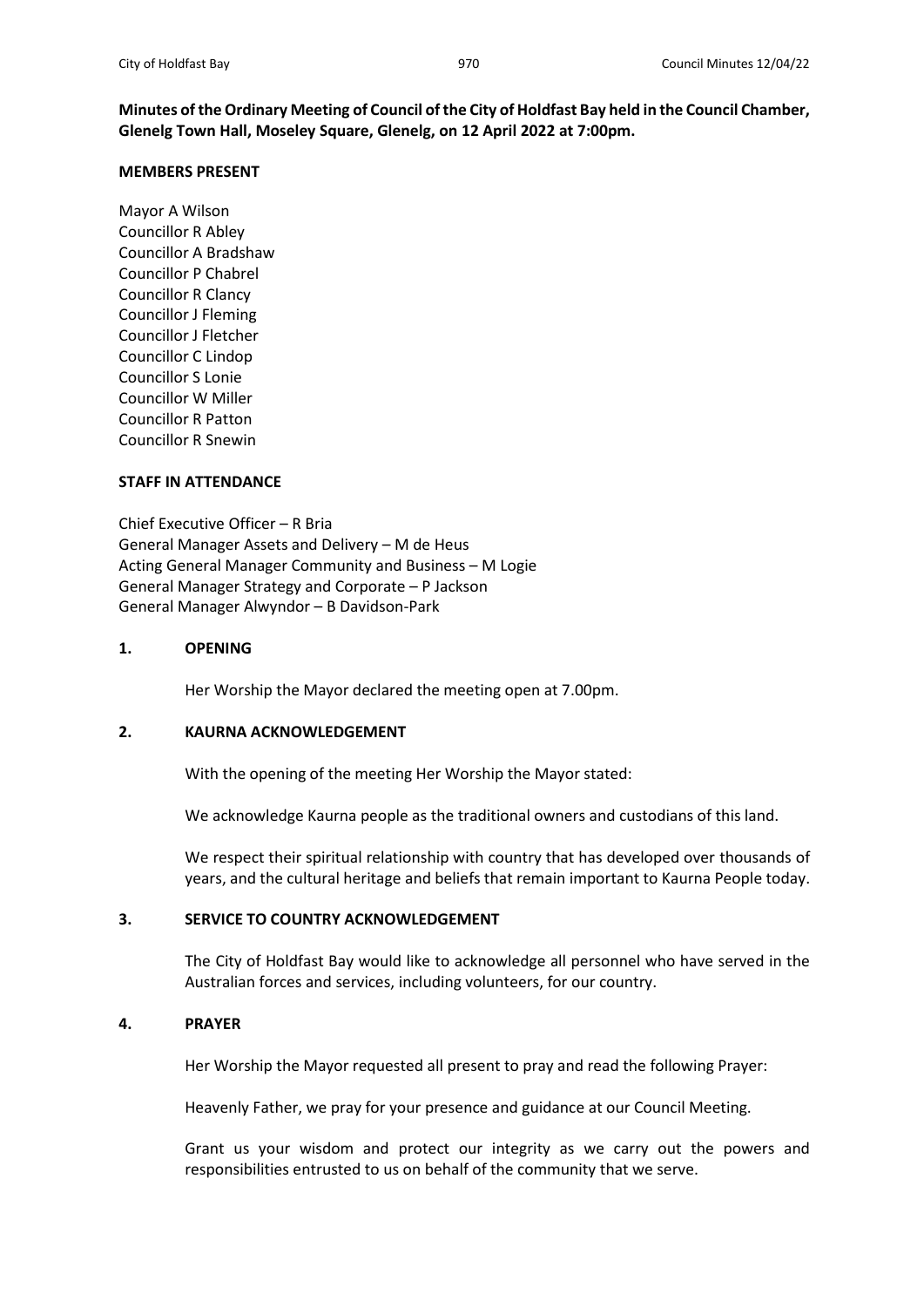## **5. APOLOGIES**

- 5.1 Apologies Received Councillor J Smedley
- 5.2 Absent

# **6. ITEMS PRESENTED TO COUNCIL -** Nil

# **7. DECLARATION OF INTEREST**

Members were reminded to declare their interest before each item.

# **8. CONFIRMATION OF MINUTES**

**Motion C120422/2582**

**That the minutes of the Ordinary Meeting of Council held on 22 March 2022 be taken as read and confirmed.**

Moved Councillor Miller, Seconded Councillor Lonie **Carried Unanimously**

# **9. PUBLIC PRESENTATIONS**

## **Conflict of Interest**

Councillor Miller declared a perceived conflict of interest for Item 9.1.1 Petition – Equinox Street Event and Continual High Loud Noise (Report No: 97/22). The nature of the perceived conflict of interest (pursuant to Section 75 and 75A of the *Local Government Act 1999)* was that he was a former employee of one of the event participants.

Councillor Miller dealt with the perceived conflict of interest by making it known to the meeting and remained in the meeting as he was acting in the interests of the community. Councillor Miller voted for the motion.

# 9.1 **Petitions**

9.1.1 **Petition – Equinox Street Event and Continual High Level Loud Noise** (Report No: 97/22)

> A petition was received on 20 March 2022 from Ms Anna Montgomery of 2 Milton Street, Glenelg. Ms Montgomery lodged the petition on behalf of residents of Milton Street, Sussex Street and surrounding areas who were impacted by the Equinox Street event, specifically around the continual high level loud noise throughout the event. There were 13 signatories and the petition states:

> *"The complaint is of continual high level noise at Holdfast Bay Council Street Party events held previously and current.*

> *This petition is being brought against the City of Holdfast Bay Council for supporting a short-term license knowing that the business in question has restrictions placed against it by the Liquor Licensing Commission for specifically, no amplified electrical musical instruments, drum kits of DJs (disc jockeys) are permitted.*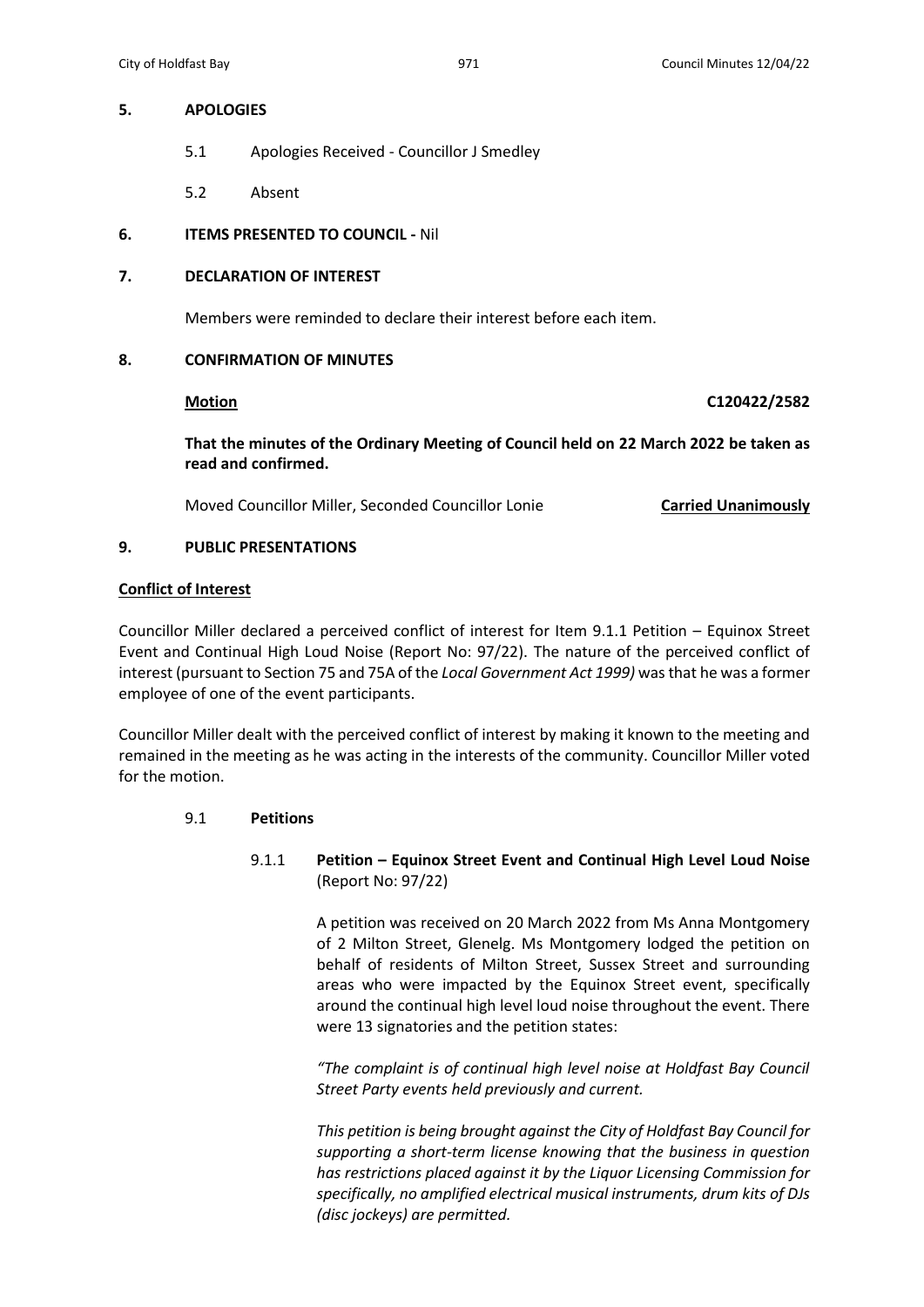*Council did not place any restrictions on the short-term license effectively allowing the business in question to play loud continuous music using live bands and DJs, affecting residents of Milton Street, Sussex Street and surrounding areas of Jetty Road at the recent Equinox Council Street event held 18-20 March.*

# **Motion C120422/2583**

**That Council note the petition from Ms Anna Montgomery regarding the noise level at the recent Equinox Street event.**

Moved Councillor Miller, Seconded Councillor Patton **Carried Unanimously**

9.2 **Presentation** - Nil

# 9.3 **Deputations**

# 9.3.1 **5049 Coastal Community Association** *Mayor Wilson approved a deputation from the 5049 Coastal Community Association in relation to the Kingston Park Kiosk. Mr Ian Young spoke on behalf of the Association.*

## **10. QUESTIONS BY MEMBERS**

## 10.1 **Without Notice**

## 10.1.1 **Brighton Railway Station**

Councillor Snewin asked a question in relation to the cleanliness of the areas surrounding the Brighton Railway Station.

General Manager, Assets and Delivery provided a response.

# 10.1.2 **SA Planning Commission - Planning and Design Code**

Councillor Lindop asked a question in relation to providing the SA Planning Commission with the issues being experienced with the Planning and Design Code.

General Manager, Strategy and Corporate provided a response.

10.1.3 Councillor Chabrel indicated that he had a question without notice that needed to be asked in confidence. The Mayor advised that she would take the question under Item 18 – Items in Confidence in the agenda.

# 10.2 **With Notice**

10.2.1 **Mikki Bouchee's Service to Council – Councillor Fleming** (Report No: 88/22)

Councillor Fleming asked the following question:

"How long did Mikki Bouchee give service to the City of Holdfast Bay and Glenelg Council?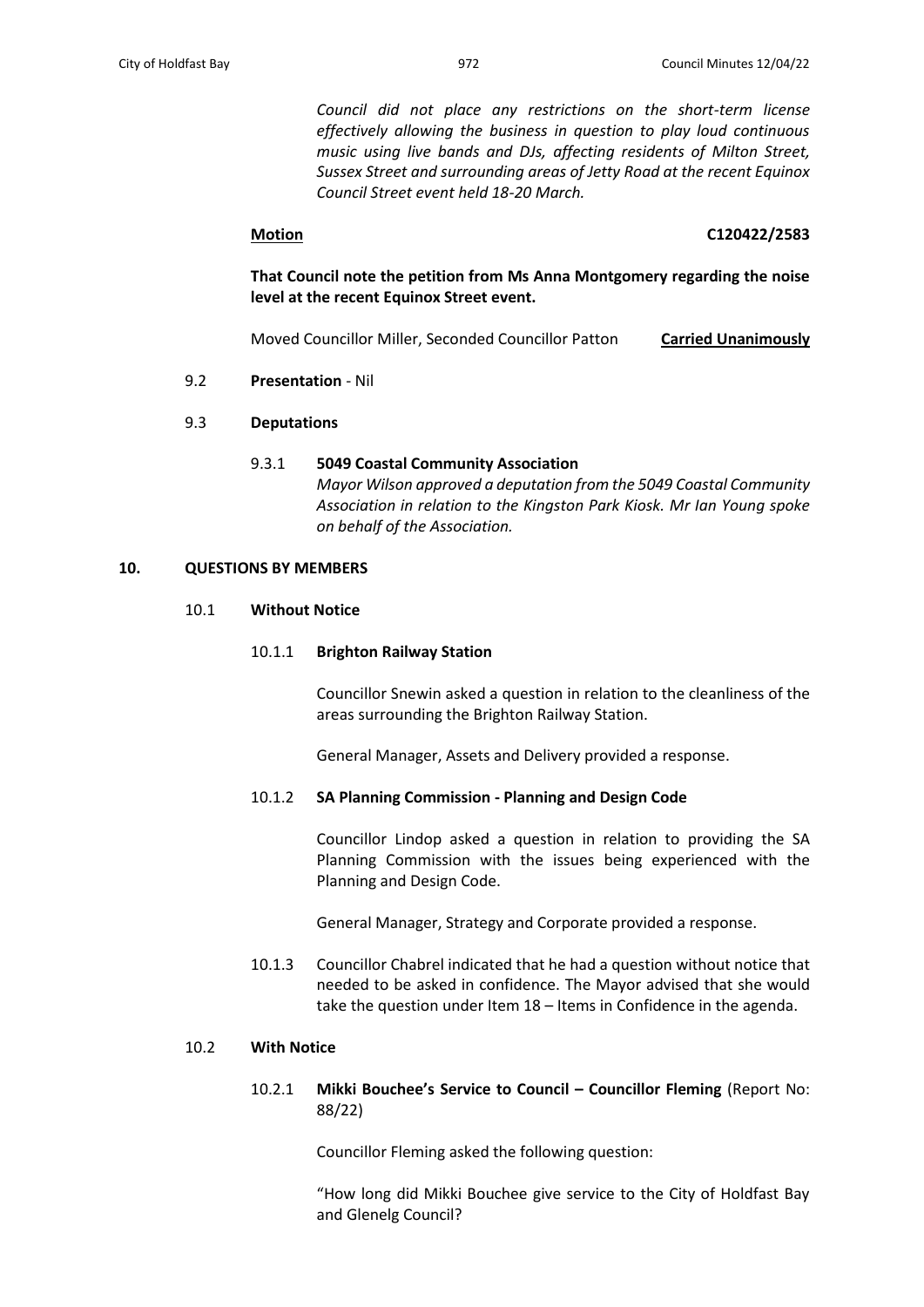Was Cr Bouchee the longest serving female Councillor from the City of Holdfast Bay / Glenelg / Brighton Councils?"

### **ANSWER – Executive Officer and Personal Assistant to the Mayor**

From our records Councillor Mikki Bouchee served City of Holdfast Bay and Glenelg Council for 25 years and 7 months.

Ms Bouchee was first elected to council in 1987, when it was still the City of Glenelg. She served four years as a councillor and four years as Alderman. Ms Bouchee went on to represent her community in the City of Holdfast Bay for almost 18 years and was Deputy Mayor from 2015- 2016.

As at 30 July 2021, Councillor Mikki Bouchee was the longest serving female councillor from the City of Holdfast Bay/Glenelg/Brighton councils.

#### 10.2.2 **Belgravia Lease Agreement – Councillor Bradshaw** (Report No: 109/22)

Councillor Bradshaw asked the following question:

"Under the terms of the existing lease with Beglravia, who receives the bar takings throughout the year from the upstairs Function Room at Kauri Parade, Seacliff".

### **ANSWER – Manager, Development Services**

Pursuant to the 'Financial Arrangements' clause contained in the Management Agreement between the City of Holdfast Bay and Belgravia Health and Leisure Group Pty Ltd, Belgravia (the Manager) collects and retains all income derived from the operation of the Centre (including all kiosk and catering revenue, which includes bar takings). The Council would only receive a portion of that income if there is a surplus of net income for a particular month, in which case the Council would be paid the net surplus amount.

### **11. MEMBER'S ACTIVITY REPORTS**

### 11.1 **Mayors' Activity Report for January to March 2022** (Report No: 87/22)

Presented for the information of Members was the Activity Report for the Mayor for January to March 2022.

### **Motion C120422/2584**

**That the Mayor's Activity Report for January to March 2022 be received and noted.**

Moved Councillor Lonie, Seconded Councillor Abley **Carried Unanimously**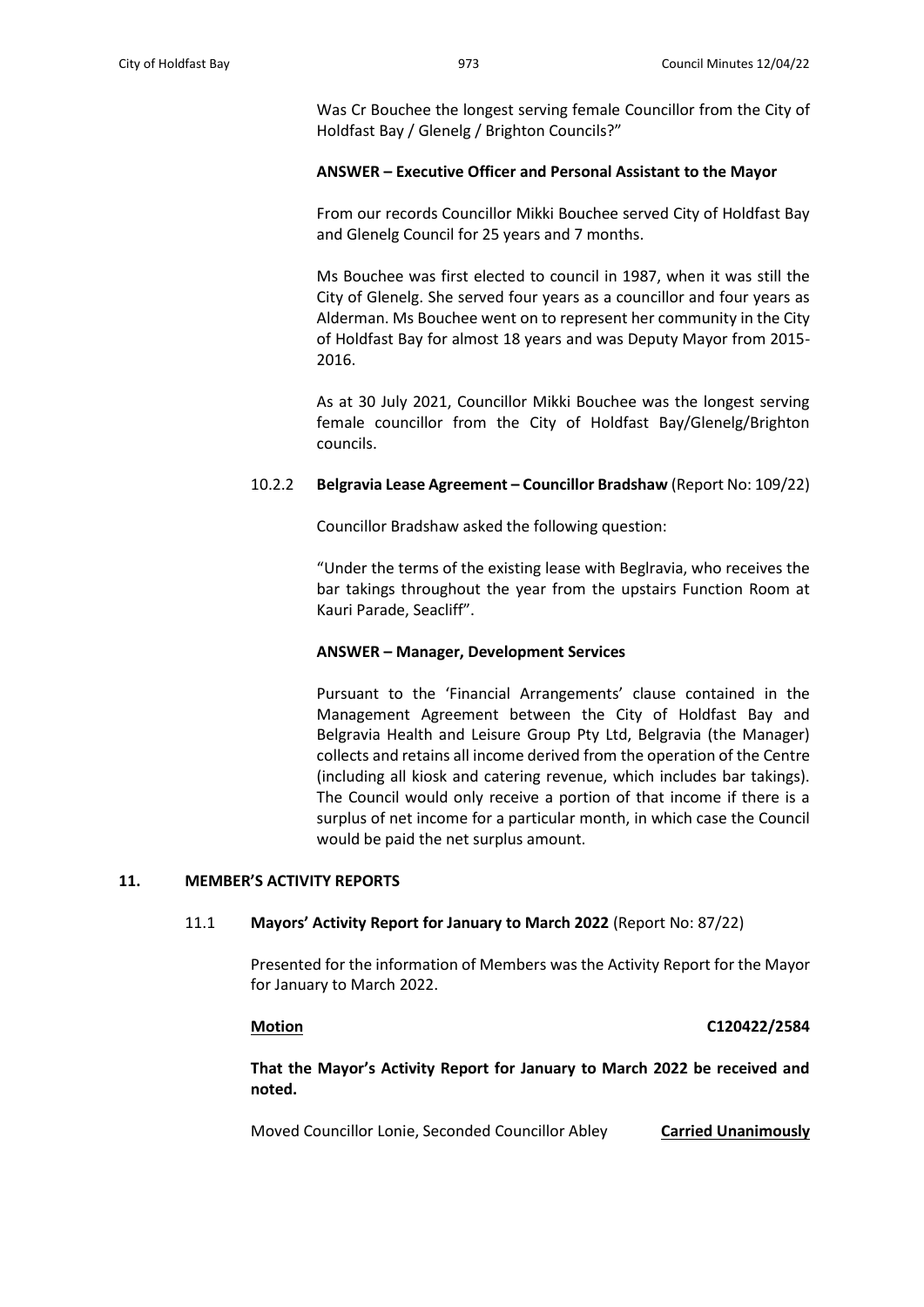## **12. MOTIONS ON NOTICE** - Nil

#### **13. ADJOURNED MATTER** - Nil

#### **14. REPORTS OF MANAGEMENT COMMITTEES AND SUBSIDIARIES**

14.1 **Draft Minutes – Alwyndor Management Committee Special Meeting** (Report No: 101/22)

> The draft minutes of the Alwyndor Management Committee Special meeting held on 21 March 2022 were provided for information.

#### **Motion C120422/2585**

**1. That the draft minutes of the Alwyndor Management Committee Special Meeting held on 21 March 2022 be noted.**

#### **RETAIN IN CONFIDENCE - Section 91(7) Order**

**2. That having considered Attachment 1 to Report No: 101/22 Draft Minutes - Alwyndor Management Committee Special Meeting – 21 March 2022 in confidence under section 90(2) and (3) (b) of the** *Local Government Act 1999***, the Council, pursuant to section 91(7) of the Act orders that Attachment 1 be retained in confidence for a period of three (3) years and that this order be reviewed every 12 months.**

Moved Councillor Lonie, Seconded Councillor Snewin **Carried Unanimously**

### 14.2 **Minutes – Audit Committee – 16 March 2022** (Report No: 108/22)

The minutes of the meeting of the Audit Committee held 16 March 2022 were presented to Council for information and endorsement.

#### **Motion C120422/2586**

**That Council notes the public minutes of the meeting of the Audit Committee of 16 March 2022 namely:**

- **1. that the Audit Committee advises Council it has received and considered a Standing Items Report addressing:**
	- **• Monthly Financial Statements**
	- **• Risk Management and Internal Control**
	- **• External Audit**
	- **• Public Interest Disclosures – previously Whistle-Blowing**
	- **• Economy and Efficiency Audits**
	- **• Audit Committee Meeting Schedule 2022; and**
- **2. that the Audit Committee advises Council it has received and noted the revised Long Term Financial Plan.**

Moved Councillor Snewin, Seconded Councillor Fleming **Carried Unanimously**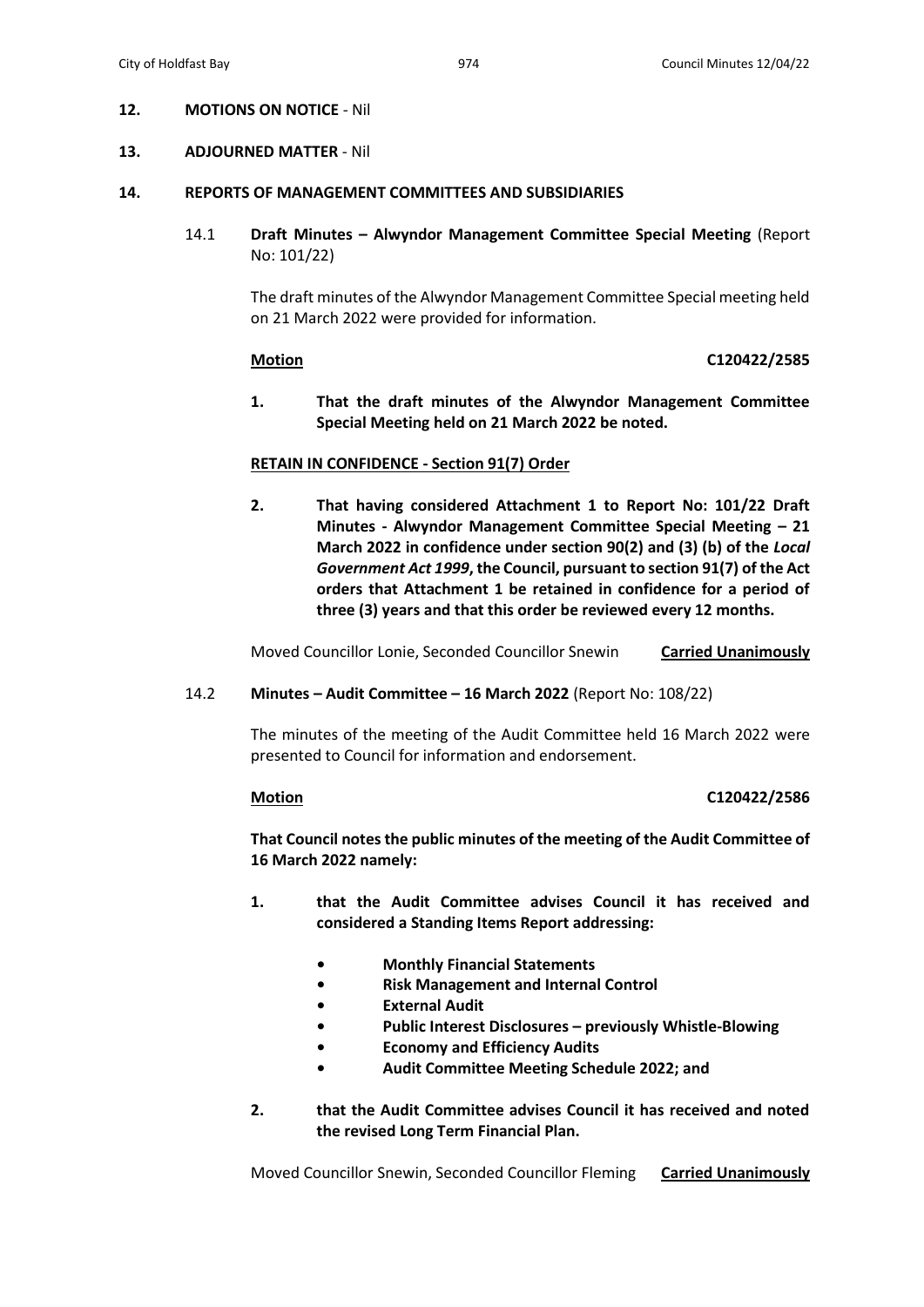# **15. REPORTS BY OFFICERS**

### 15.1 **Items in Brief** (Report No: 85/22)

These items were presented for the information of Members.

After noting the report any items of interest were discussed and, if required, further motions proposed.

### **Motion C120422/2587**

**That the following items be noted and items of interest discussed:**

- **1. Suburb Boundary Alteration of Seacliff, Marino and Seacliff Park**
- **2. Review of Planning, Development and Infrastructure Act 2016**
- **3. Glenelg Equinox Festival and Beach Concerts**

Moved Councillor Lindop, Seconded Councillor Lonie **Carried Unanimously**

## **Item Withdrawn**

At the request of the Chief Executive Officer, Mr R Bria Item 15.2 Sister City Agreements was withdrawn from the Council agenda.

## 15.3 **Regulated Tree Removal -** (Report No: 95/22)

A tree that was classified as regulated under the *Planning, Development and Infrastructure Act 2016* required removal. The tree is a river sheoak (Allocasuarina cunninghamiana) near 1 Kingston Crescent, Kingston Park. The tree required removal because it was diseased, structurally unsound and presented a risk to safe access to the immediate dwelling. The *Planning, Development and Infrastructure Act 2016* requires a development application for the removal and Council's Tree Management Policy requires council to provide landowner's consent for the application.

## **Motion C120422/2588**

**That Council provide landowner's consent for a development application for the removal of the river sheoak (Allocasuarina cunninghamiana) near 1 Kingston Crescent, Kingston Park.**

Moved Councillor Lindop, Seconded Councillor Abley **Carried Unanimously**

15.4 **Former Buffalo Site Revitalisation – Concept Design** (Report No: 111/22)

In 2019 a project was initiated to reinvigorate the site previous occupied by a replica of the HMS Buffalo. In 2021 two high level concept designs were presented to the community for feedback. Based on the community engagement, Council approved to proceed with the finalisation of a concept design based on the preferred design (Option 1) with amendments to the design. Further work has been undertaken to finalise the concept design and this report seeks approval of the final concept design. Once approved, Administration will commence detailed design for the project.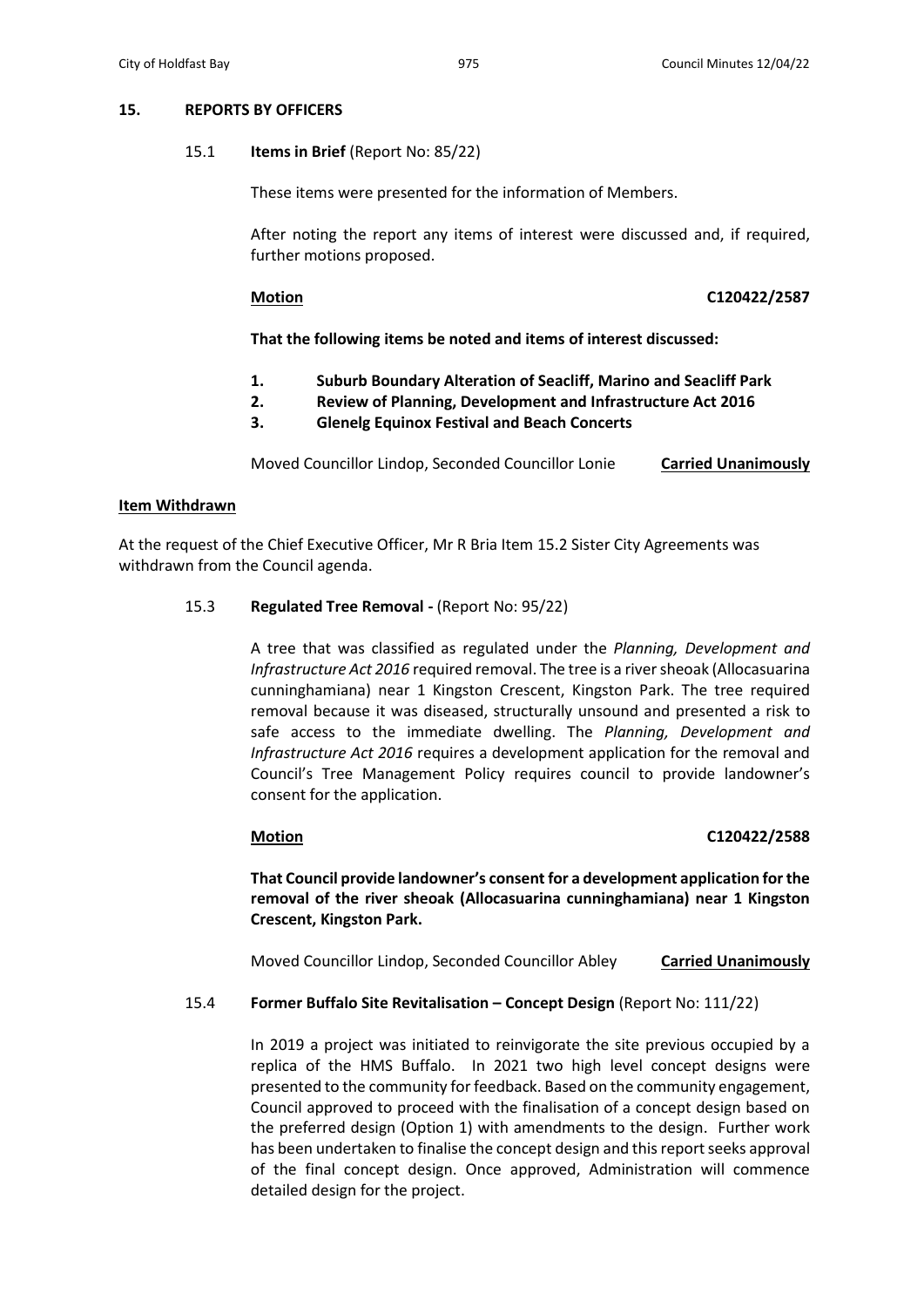# **Motion C120422/2589**

**That Council endorses the concept design for the revitalisation of the former Buffalo Site.**

Moved Councillor Abley, Seconded Councillor Patton **Carried Unanimously**

# 15.5 **Brighton Jetty Sculptures Council Purchase** (Report No: 99/22)

A new piece of public art was selected and purchased from the 2022 Patritti Brighton Jetty Sculpture Exhibition. A location was identified for the permanent installation of the artwork and Administration sought Council approval of the recommended site for installation.

# **Motion C120422/2560**

**That Council endorses the installation of the sculpture purchased from the 2022 Brighton Jetty Sculptures Exhibition at Dulcie Perry Reserve.**

Moved Councillor Fleming, Seconded Councillor Clancy **Carried Unanimously**

# 15.6 **Glenelg Beach Access** (Report No: 103/22)

At its meeting on 22 February 2022, Council endorsed that Administration develop detailed designs for a DDA compliant ramp at Glenelg. It also endorsed Administration to continue to investigate funding opportunities for detailed design and construction of a DDA compliant ramp, beach matting and beach wheelchairs at Glenelg Beach. This report sought approval of a final concept design for the access ramp, as well as additional funding to complete construction of the ramp. The report also highlighted the funding that has been committed to for the project, as well a possible future funding opportunities.

## **Motion C120422/2561**

**That Council:**

- **1. approves the concept design for the Glenelg Beach DDA Access Ramp north of the Glenelg Jetty;**
- **2. provides Land Owner consent for the new beach entry infrastructure to be constructed as per the locations and plans shown in Attachment 1 and 3; and**
- **3. approves \$15,000 from the 2021/22 budget to complete construction of the Glenelg Beach DDA Access Ramp.**

Moved Councillor Patton, Seconded Councillor Abley **Carried Unanimously**

15.7 **Brighton and Seacliff Yacht Club – Stage 1 Landowner Consent** (Report No: 106/22)

> At its meeting held on 27 July 2021, Council resolved to provide the Brighton and Seacliff Yacht Club (BSYC) with in-principle support for the pursuit of grant funding from the Office for Recreation, Sport and Racing to undertake works associated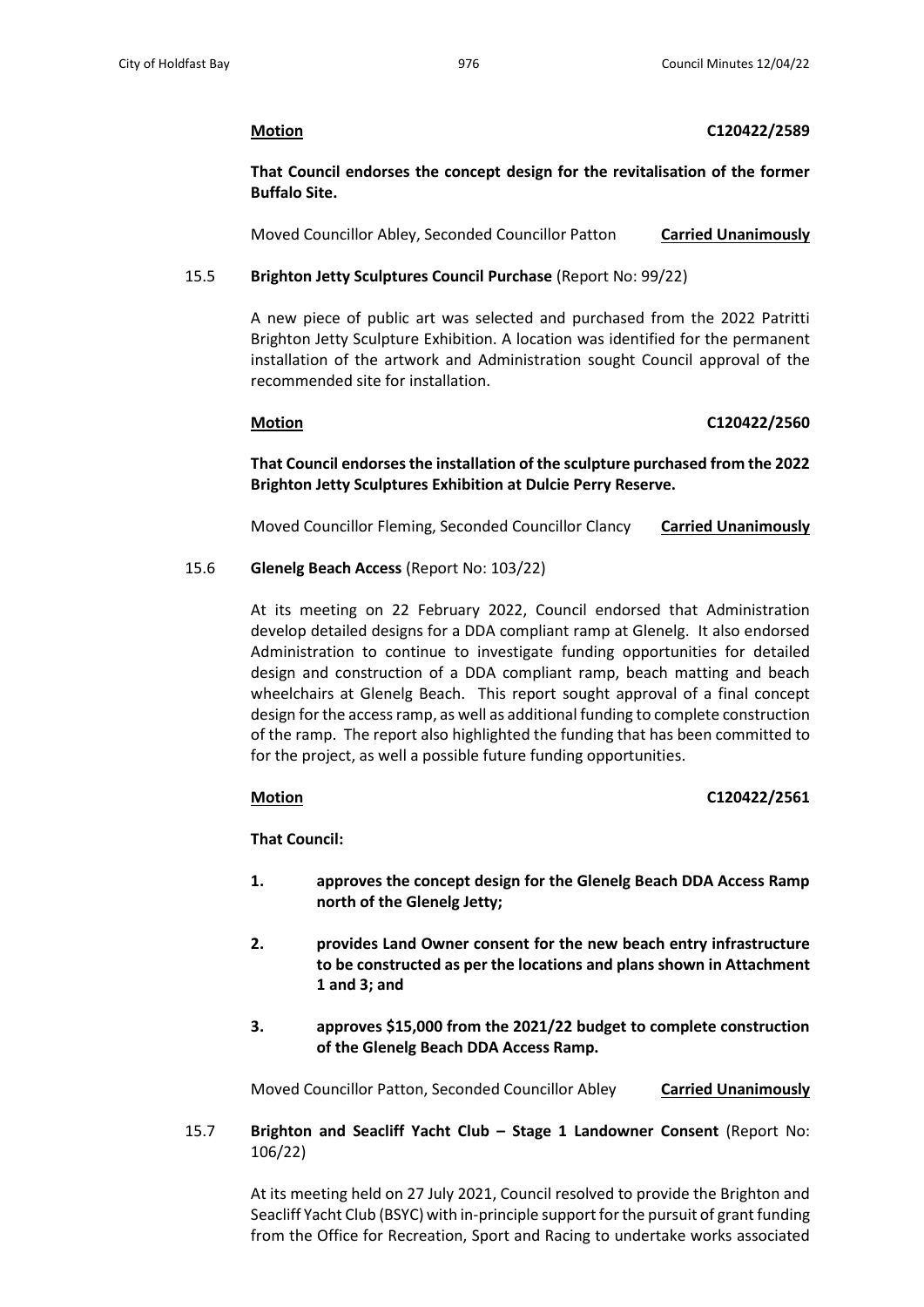with Stage 1 of its broader Master Plan for the site. The BSYC has now been successful in securing grant funding to undertake the building works, and this report recommended that Council, as landowner, now consent to the processing of the development application required to execute these building works.

# **Motion C120422/2562**

**That Council, as landowner, consents to the processing of a Development Application under the Planning, Development and Infrastructure Act 2016 in the form of plans provided as Attachment 1 to this report for Stage 1 of building works to the Brighton and Seacliff Yacht Club building for assessment against the Planning and Design Code.**

Moved Councillor Lonie, Seconded Councillor Lindop **Carried Unanimously**

# 15.8 **Dover Square Tennis Club Project Funding** (Report No: 107/22)

Courts 3 and 4 of the Dover Square Tennis Club were identified for renewal in the 2021/22 Capital Renewal Program. The courts had been identified as they had reached the end of their useful life. A budget of \$179,000 was allocated to complete the project. Concurrently, a project to install new sports lighting for the Tennis Club received three-way funding from the State Government, the Tennis Club and Council. To create project efficiencies, the two projects were combined with design and a tender process being undertaken.

The design process identified the need to remove 600 tonnes of material from the existing subbase of the tennis courts, increasing the cost of the renewal project. This report sought approval from Council for an additional \$177,721 to the budget to complete the project.

#### **Motion C120422/2563**

**That Council approves an additional \$177,721 from the 2021/22 budget to enable the two court rebuild and new sports lighting projects to be completed at Dover Square Tennis Club.**

Moved Councillor Lindop, Seconded Councillor Bradshaw **Carried Unanimously**

## **16. RESOLUTIONS SUBJECT TO FORMAL MOTIONS -** Nil

# **17. URGENT BUSINESS – SUBJECT TO THE LEAVE OF THE MEETING -** Nil

#### **18. ITEMS IN CONFIDENCE**

10.1.3 **Question without Notice –Glenelg Town Hall Works - Councillor Chabrel**

**Motion - Exclusion of the Public – Section 90(3)(h) Order C120422/2564**

**1. That pursuant to Section 90(2) of the** *Local Government Act 1999* **Council hereby orders that the public be excluded from attendance at this meeting with the exception of the Chief Executive Officer and Staff in attendance at the meeting in order to consider the Question without Notice in confidence.**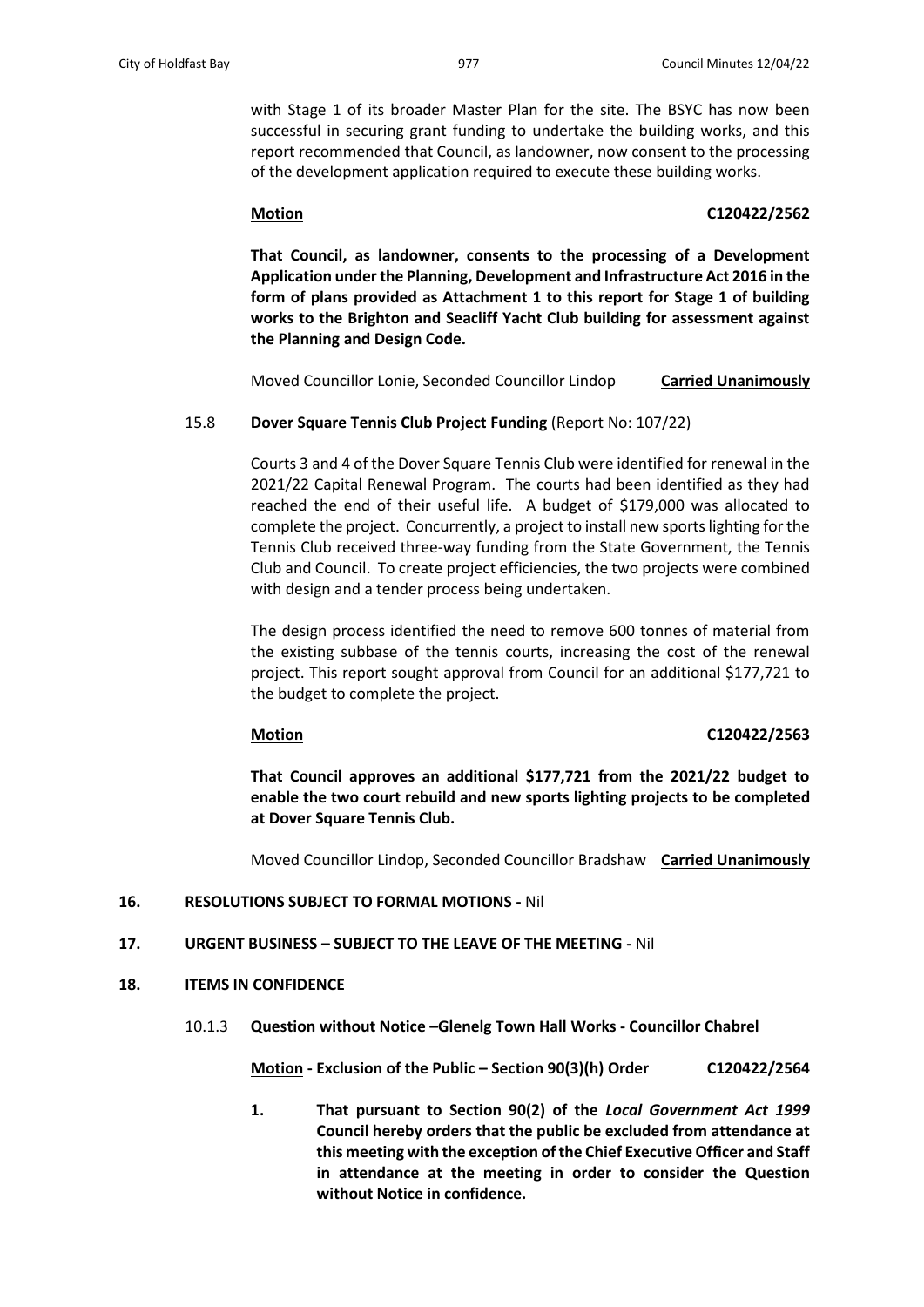- **2. That in accordance with Section 90(3) of the** *Local Government Act 1999* **Council is satisfied that it is necessary that the public be excluded to consider the Question without Notice on the following grounds:**
	- **h. pursuant to section 90(3)(h) of the Act, the information to be received, discussed or considered in relation to this Item constitutes legal advice the disclosure of which would prejudice the legal position of the Council.**

**In addition, the disclosure of this information would, on balance, be contrary to the public interest. The public interest in public access to the meeting has been balanced against the public interest in the continued non-disclosure of the information. The benefit to the public at large resulting from withholding the information outweighs the benefit to it of disclosure of the information.** 

**3. The Council is satisfied, the principle that the meeting be conducted in a place open to the public, has been outweighed by the need to keep the information or discussion confidential**

Moved Councillor Chabrel, Seconded Councillor Miller **Carried Unanimously**

Councillor Chabrel asked a question in relation to the Glenelg Town Hall Works.

General Manager, Assets and Delivery provided a response.

# **Conflict of Interest**

Councillor Fleming declared a perceived conflict of interest for Item 18.1 Kingston Park Kiosk – Final Concept Designs (Report No: 104/22). The nature of the perceived conflict of interest (pursuant to Section 75 and 75A of the *Local Government Act 1999)* was that she is a member of the Council Assessment Panel which may consider this item.

Councillor Fleming dealt with the perceived conflict of interest by making it known and leaving the meeting at 7.52 pm.

## **Conflict of Interest**

Councillor Fletcher declared a perceived conflict of interest for Item 18.1 Kingston Park Kiosk – Final Concept Designs (Report No: 104/22). The nature of the perceived conflict of interest (pursuant to Section 75 and 75A of the *Local Government Act 1999)* was that she is a neighbour to one of the proposed operators of the Kingston Park Kiosk.

Councillor Fletcher dealt with the perceived conflict of interest by making it known to the meeting and remained in the meeting as she was acting in the interests of the community. Councillor Fletcher voted for the motion.

18.1 **Kingston Park Kiosk – Final Concept Designs** (Report No: 104/22)

**Motion - Exclusion of the Public – Section 90(3)(b) Order C120422/2565**

**1. That pursuant to Section 90(2) of the** *Local Government Act 1999* **Council hereby orders that the public be excluded from attendance at this meeting with the exception of the Chief Executive Officer and Staff**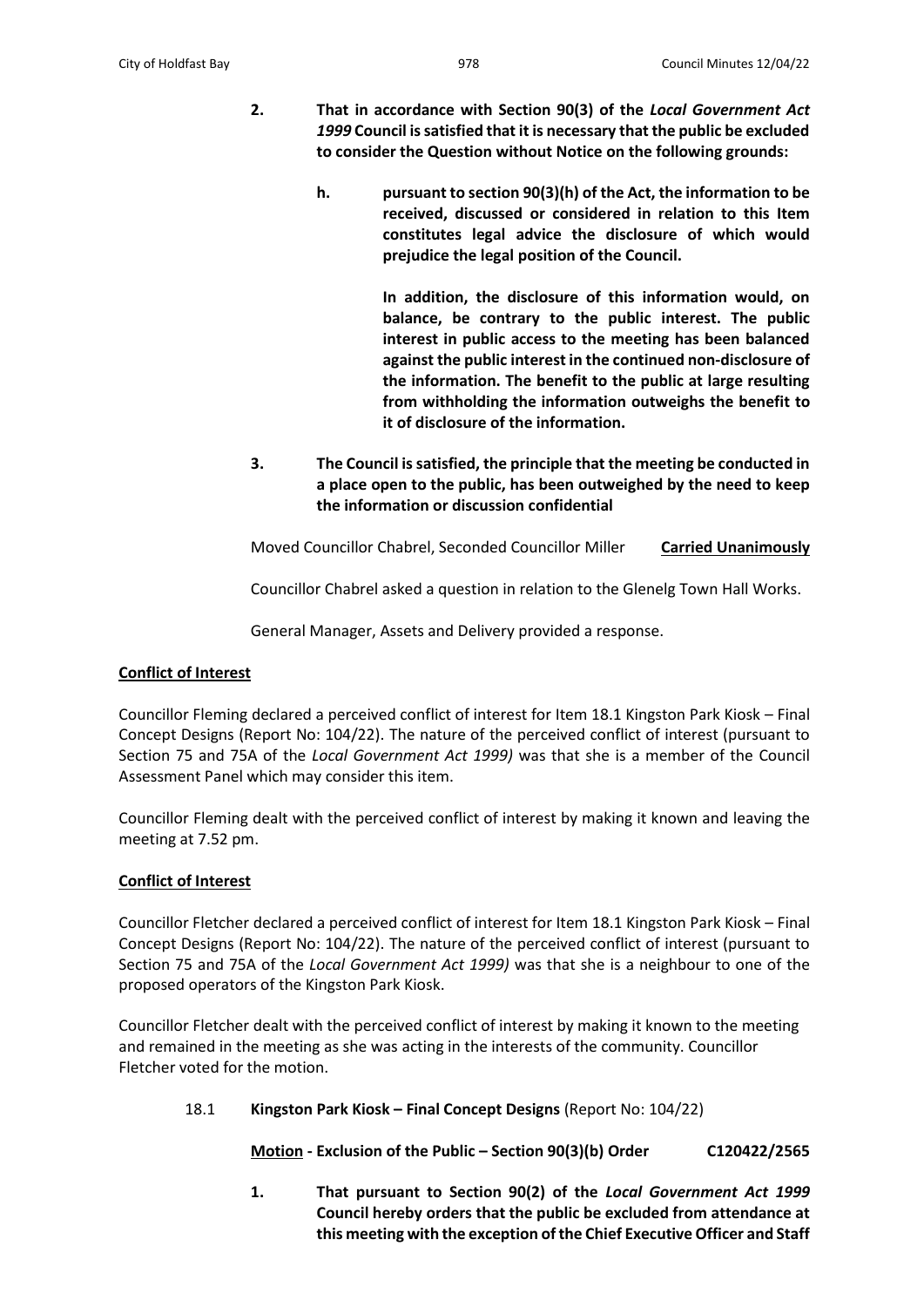**in attendance at the meeting in order to consider Report No: 104/22 - Kingston Park Kiosk in confidence.**

- **2. That in accordance with Section 90(3) of the** *Local Government Act 1999* **Council is satisfied that it is necessary that the public be excluded to consider the information contained in Report No: 104/22 – Kingston Park Kiosk on the following grounds:**
	- **b. pursuant to Section 90(3)(b) of the Act, the information to be received, discussed or considered in relation to this Agenda Item is information the disclosure of which could reasonably be expected to confer a commercial advantage on a person with whom the Council is proposing to conduct business or would prejudice the commercial position of the Council as it discusses possible business cases**

**In addition, the disclosure of this information would, on balance, be contrary to the public interest. The public interest in public access to the meeting has been balanced against the public interest in the continued non-disclosure of the information. The benefit to the public at large resulting from withholding the information outweighs the benefit to it of disclosure of the information.** 

**3. The Council is satisfied, the principle that the meeting be conducted in a place open to the public, has been outweighed by the need to keep the information or discussion confidential**

Moved Councillor Lindop, Seconded Councillor Lonie **Carried Unanimously**

#### **Motion**

**That Council:**

- **1. endorse the revised concept design for the Kingston Park Kiosk;**
- **2. note the updated financial feasibility for the Kingston Park Kiosk;**
- **3. approve construction of the Kingston Park Kiosk; and**
- **4. approve an additional \$200,000 for construction of the Kingston Park Kiosk from the 2021/22 budget.**

#### **RETAIN IN CONFIDENCE - Section 91(7) Order C120422/2566**

**5. That having considered Agenda Item 18.1 Report No: 104/22 – Kingston Park Kiosk in confidence under Section 90(2) and (3)(b) of the**  *Local Government Act 1999***, the Council, pursuant to Section 91(7) of that Act orders that the Report and Attachment 2 be retained in confidence for a period of 18 months and the Chief Executive Officer be authorised to release of the documents thereafter.**

Moved Councillor Bradshaw, Seconded Councillor Lindop **Carried**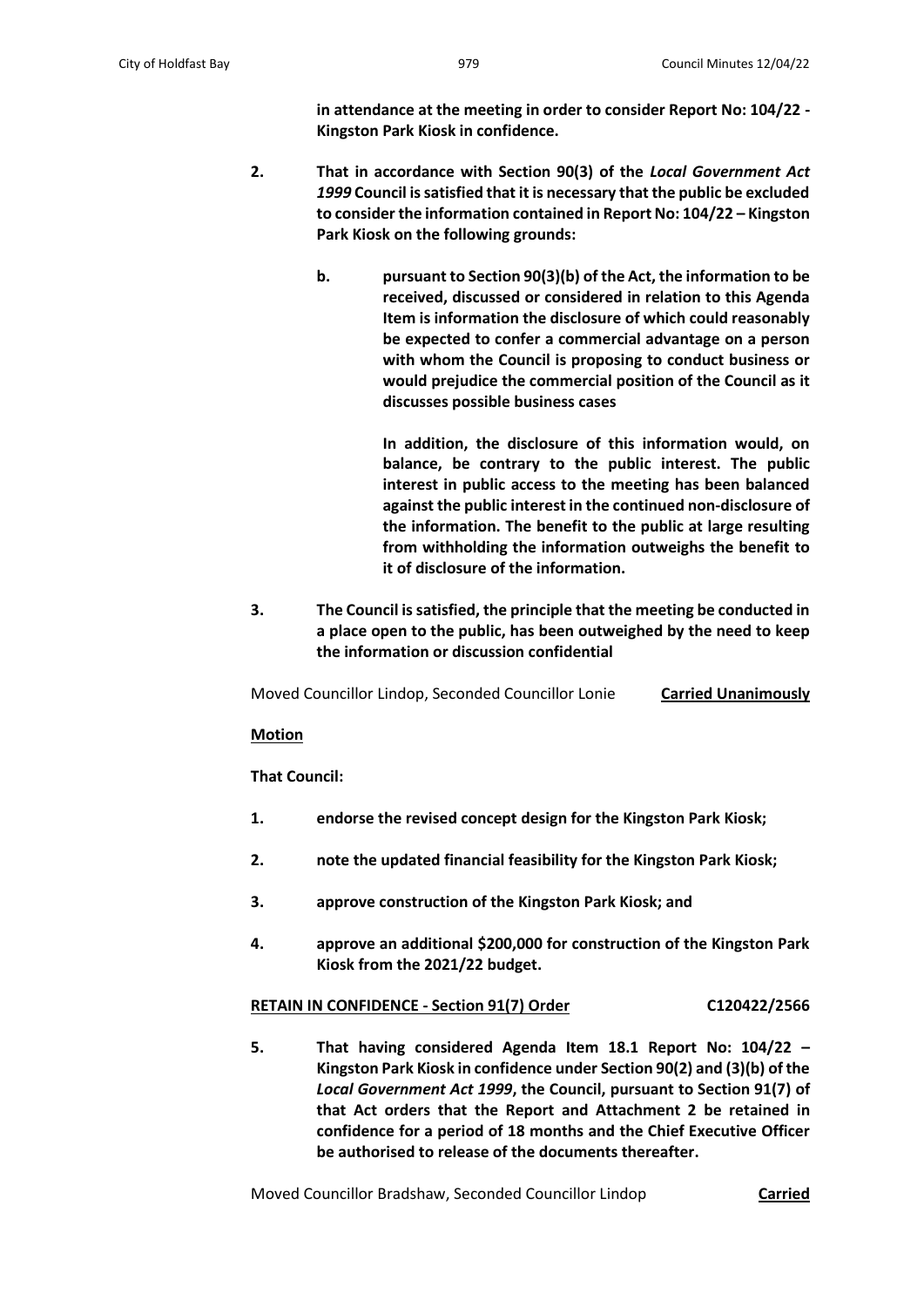## **Division Called**

A division was called and the previous decision was set aside.

Those voting for: Councillors Fletcher, Snewin, Patton, Lindop, Miller, Abley, Lonie, Bradshaw, Chabrel (9)

Those voting against: Councillor Clancy (1)

Her Worship the Mayor declared the motion **Carried**

Councillor Fleming re-joined the meeting at 8.05pm

18.2 **Seawall Apartments Redevelopment** (Report No: 110/22)

**Motion - Exclusion of the Public – Section 90(3)(h & i) Order C120422/2567**

- **1. That pursuant to Section 90(2) of the** *Local Government Act 1999* **Council hereby orders that the public be excluded from attendance at this meeting with the exception of the Chief Executive Officer and Staff in attendance at the meeting in order to consider Report No: 110/22 Seawall Apartments Redevelopment in confidence.**
- **2. That in accordance with Section 90(3) of the** *Local Government Act 1999* **Council is satisfied that it is necessary that the public be excluded to consider the information contained in Report No: 110/22 Seawall Apartments Redevelopment in confidence on the following grounds:**
	- **h. pursuant to section 90(3)(h) of the Act, the information to be received, discussed or considered in relation to this Agenda Item constitutes legal advice the disclosure of which would prejudice the legal position of the Council.**
	- **i. pursuant to section 90(3)(i) of the Act, the information to be received, discussed or considered in relation to this Agenda Item is information relating to actual litigation, or litigation that the council or council committee believes on reasonable grounds will take place, involving the council or an employee of the council.**

**In addition, the disclosure of this information would, on balance, be contrary to the public interest. The public interest in public access to the meeting has been balanced against the public interest in the continued non-disclosure of the information. The benefit to the public at large resulting from withholding the information outweighs the benefit to it of disclosure of the information.** 

**3. The Council is satisfied, the principle that the meeting be conducted in a place open to the public, has been outweighed by the need to keep the information or discussion confidential.**

Moved Councillor Lonie, Seconded Councillor Patton Carried Unanimously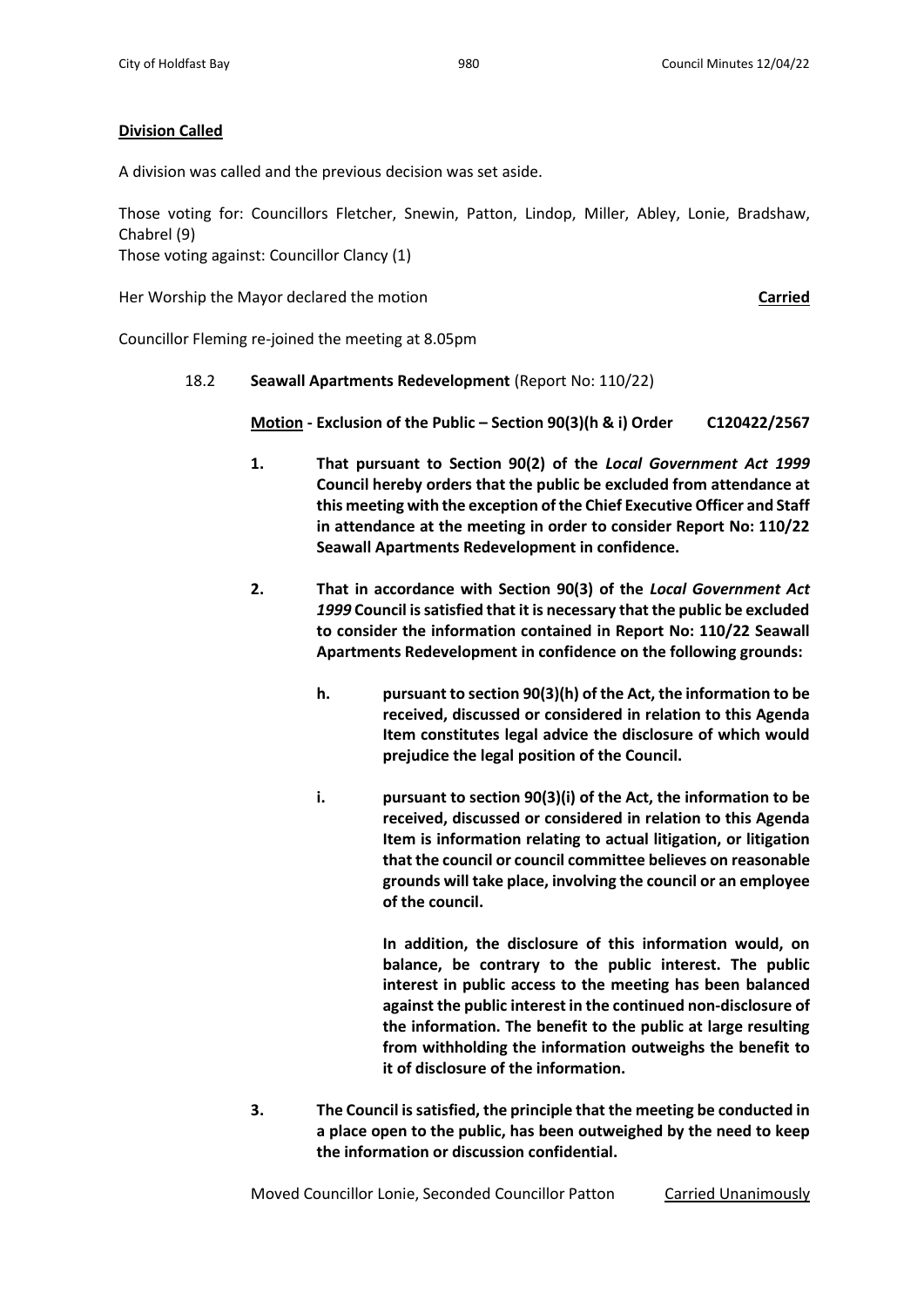# **RETAIN IN CONFIDENCE - Section 91(7) Order C120422/2568**

**4. having considered Agenda Item 18.2 Seawall Apartments Redevelopment (Report No: 110/22) in confidence under Section 90(2), 90(3)(h) and 90(3)(i) of the** *Local Government Act 1999***, the Council, pursuant to section 91(7) of that Act orders that the report and attachment be retained in confidence for a period of 24 months with the Chief Executive Officer authorised to release the documents following conclusion of the court proceedings or the expiry of the 24 month confidentiality period, with the minutes to be released after the court is notified of the Council decision.**

Moved Councillor Miller, Seconded Councillor Snewin **Carried Unanimously**

18.3 **Glenelg Town Hall – Commercial Areas** (Report No: 100/22)

**Motion - Exclusion of the Public – Section 90(3)(b) Order C120422/2569**

- **1. That pursuant to Section 90(2) of the** *Local Government Act 1999* **Council hereby orders that the public be excluded from attendance at this meeting with the exception of the Chief Executive Officer and Staff in attendance at the meeting in order to consider Report No: 100/22 Glenelg Town Hall – Commercial Areas in confidence.**
- **2. That in accordance with Section 90(3) of the** *Local Government Act 1999* **Council is satisfied that it is necessary that the public be excluded to consider the information contained in Report No: 100/22 Glenelg Town Hall – Commercial Areas on the following grounds:**
	- **b. pursuant to section 90(3)(b) of the Act, the information to be received, discussed or considered in relation to this Agenda Item is information the disclosure of which could reasonably be expected to confer a commercial advantage on a person with whom the Council is proposing to conduct business or would prejudice the commercial position of the Council as discusses possible business cases**

**In addition, the disclosure of this information would, on balance, be contrary to the public interest. The public interest in public access to the meeting has been balanced against the public interest in the continued non-disclosure of the information. The benefit to the public at large resulting from withholding the information outweighs the benefit to it of disclosure of the information.** 

**3. The Council is satisfied, the principle that the meeting be conducted in a place open to the public, has been outweighed by the need to keep the information or discussion confidential.**

Moved Councillor Lonie, Seconded Councillor Abley **Carried Unanimously**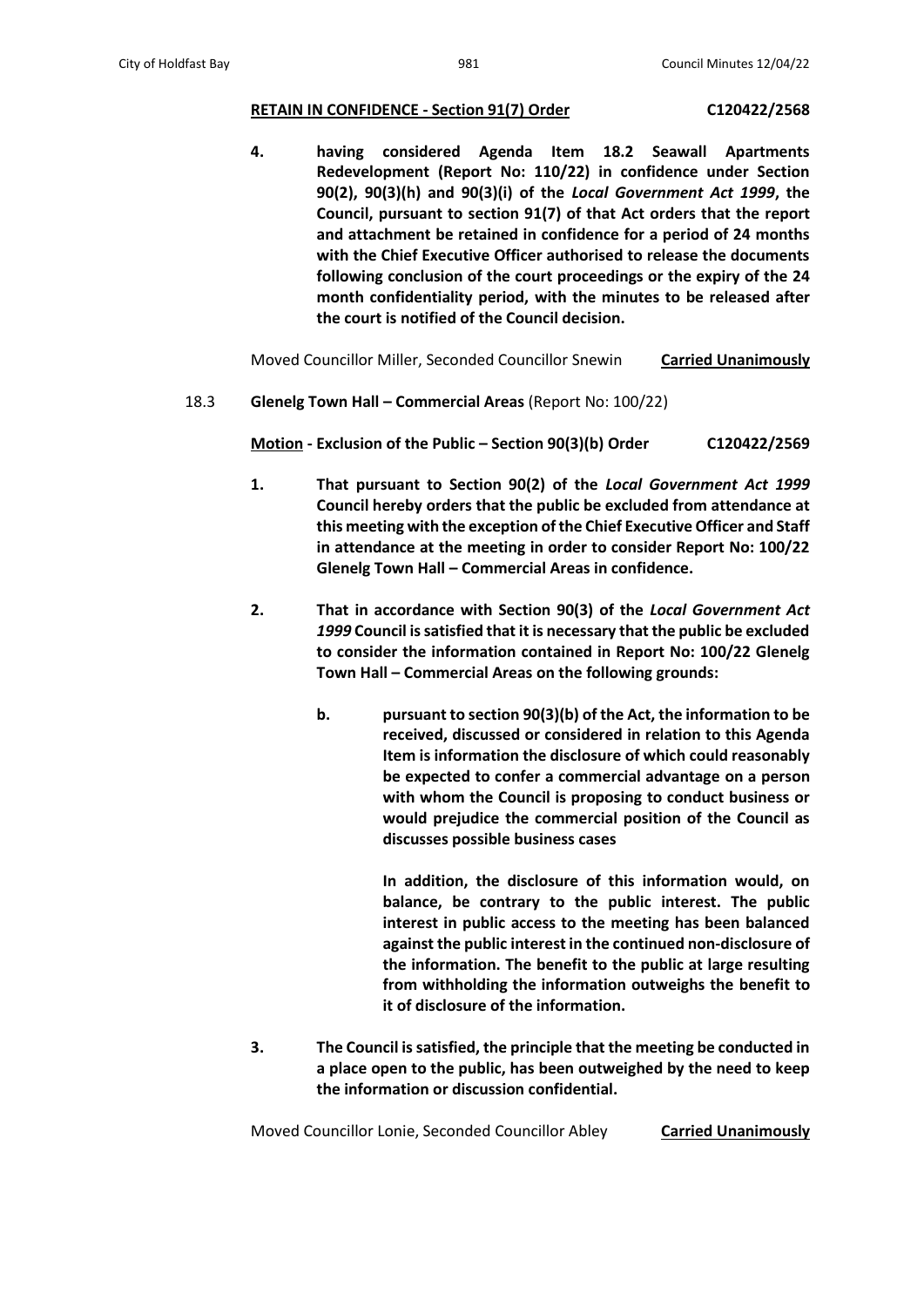## **RETAIN IN CONFIDENCE - Section 91(7) Order C120422/2570**

**4. That having considered Agenda Item 18.3 Report No: 100/22 Glenelg Town Hall – Commercial Areas in confidence under section 90(2) and (3)(b) of the** *Local Government Act 1999***, the Council, pursuant to section 91(7) of that Act orders that the report, attachments and minutes relevant to this item be retained in confidence for a period of 18 months and the Chief Executive Officer is authorised to release the documents thereafter.**

Moved Councillor Patton, Seconded Councillor Fletcher **Carried Unanimously**

# 18.4 **Alwyndor Service Delivery Business Case** (Report No: 98/22)

**Motion - Exclusion of the Public – Section 90(3)(d) Order C120422/2571**

- **1. That pursuant to Section 90(2) of the** *Local Government Act 1999* **Council hereby orders that the public be excluded from attendance at this meeting with the exception of the Chief Executive Officer and Staff in attendance at the meeting in order to consider Report No: 98/22 Alwyndor Service Delivery Business Case in confidence.**
- **2. That in accordance with Section 90(3) of the** *Local Government Act 1999* **Council is satisfied that it is necessary that the public be excluded to consider the information contained in Report No: 98/22 Alwyndor Service Delivery Business Case on the following grounds:**
	- **d. pursuant to section 90(3)(d) of the Act, the information to be received, discussed or considered in relation to this Agenda Item is commercial information of a confidential nature (not being a trade secret) the disclosure of which could reasonably be expected to confer a commercial advantage on a third party.**

**In addition, the disclosure of this information would, on balance, be contrary to the public interest. The public interest in public access to the meeting has been balanced against the public interest in the continued non-disclosure of the information. The benefit to the public at large resulting from withholding the information outweighs the benefit to it of disclosure of the information.**

**3. The Council is satisfied, the principle that the meeting be conducted in a place open to the public, has been outweighed by the need to keep the information or discussion confidential.**

Moved Councillor Snewin, Seconded Councillor Abley **Carried Unanimously**

## **RETAIN IN CONFIDENCE - Section 91(7) Order C120422/2572**

**4. That having considered Agenda Item 18.4 Alwyndor Service Delivery Business Case (Report No: 98/22) in confidence under section 90(2) and (3)(d) of the** *Local Government Act 1999***, the Alwyndor Management**